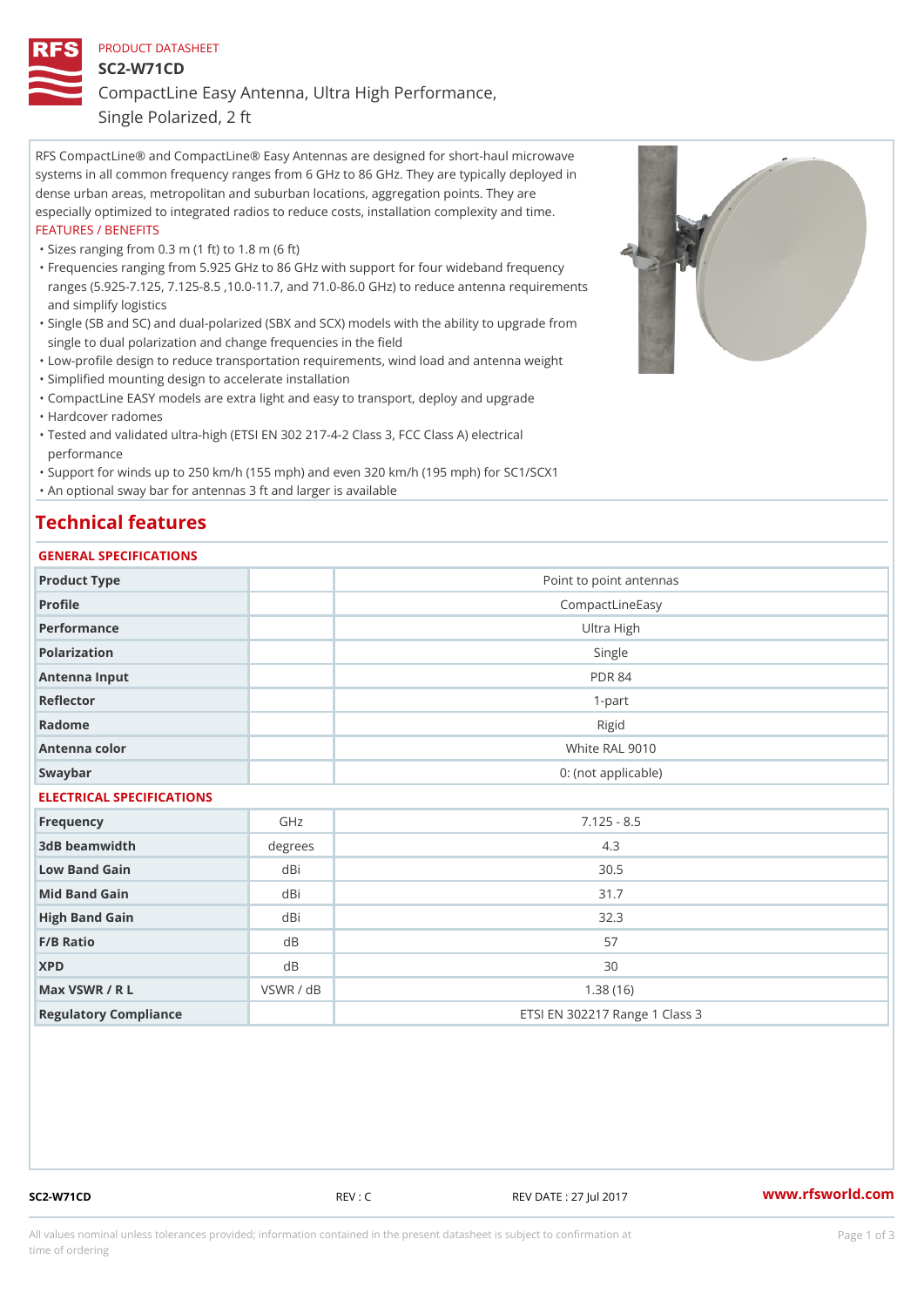# PRODUCT DATASHEET SC2-W71CD CompactLine Easy Antenna, Ultra High Performance, Single Polarized, 2 ft

| MECHANICAL SPECIFICATIONS                                              |                |              |            |                     |  |  |
|------------------------------------------------------------------------|----------------|--------------|------------|---------------------|--|--|
| Diameter                                                               |                | ft $(m)$     | 2(0.6)     |                     |  |  |
| Elevation Adjustment                                                   |                | degree       |            | ± 15                |  |  |
| Azimuth Adjustment                                                     |                | degree       |            | ± 15                |  |  |
| Polarization Adjustment                                                |                | degrees      |            | ± 5                 |  |  |
| Mounting Pipe Diameter<br>minimum                                      |                | $mm$ (in)    |            | 48(1.9)             |  |  |
| Mounting Pipe Diameter<br>maximum                                      |                | $mm$ (in)    |            | 114(4.5)            |  |  |
| Approximate Weight                                                     |                | kg (lb)      |            | 7(15.4)             |  |  |
| Survival Windspeed                                                     |                | $km/h$ (mph) |            | 252 (155)           |  |  |
| Operational Windspeed                                                  |                | $km/h$ (mph) | 180 (112)  |                     |  |  |
| FURTHER ACCESSORIES                                                    |                |              |            |                     |  |  |
| optional Swaybar                                                       |                |              |            | 0: (not applicable) |  |  |
| MOUNTOUTLINE                                                           |                |              |            |                     |  |  |
| $Dimension_A$                                                          | m m<br>(in)    |              | 650 (25.6) |                     |  |  |
| Dimension_B                                                            | m m<br>(in)    |              | 313(12.3)  |                     |  |  |
| $Dimension_C$                                                          | m m<br>(in)    | 173(6.8)     |            |                     |  |  |
| $Dim_D - D -$<br>$51mm(2_in)Pip@in$                                    | m <sub>m</sub> | 259 (10.2)   |            |                     |  |  |
| $Dim_D - D -$<br>89mm (3.5_in) Pi(pine)                                | m m            | 279.5(11)    |            |                     |  |  |
| $Dim_D - D -$<br>$114$ m m $(4.5$ ir $)$ $\sqrt{$ ii $\sqrt{p}}$ $\ge$ | m m            |              | 292 (11.5) |                     |  |  |
|                                                                        | m m            |              |            |                     |  |  |

Outline\_2ft\_CompactLineEasy \_DeepRedesi

Dimension\_E

Dimension\_F

(in)

m m (in)

36 (1.4)

40 (1.6)

SC2-W71CD REV : C REV REV DATE : 27 Jul 2017 WWW.rfsworld.com